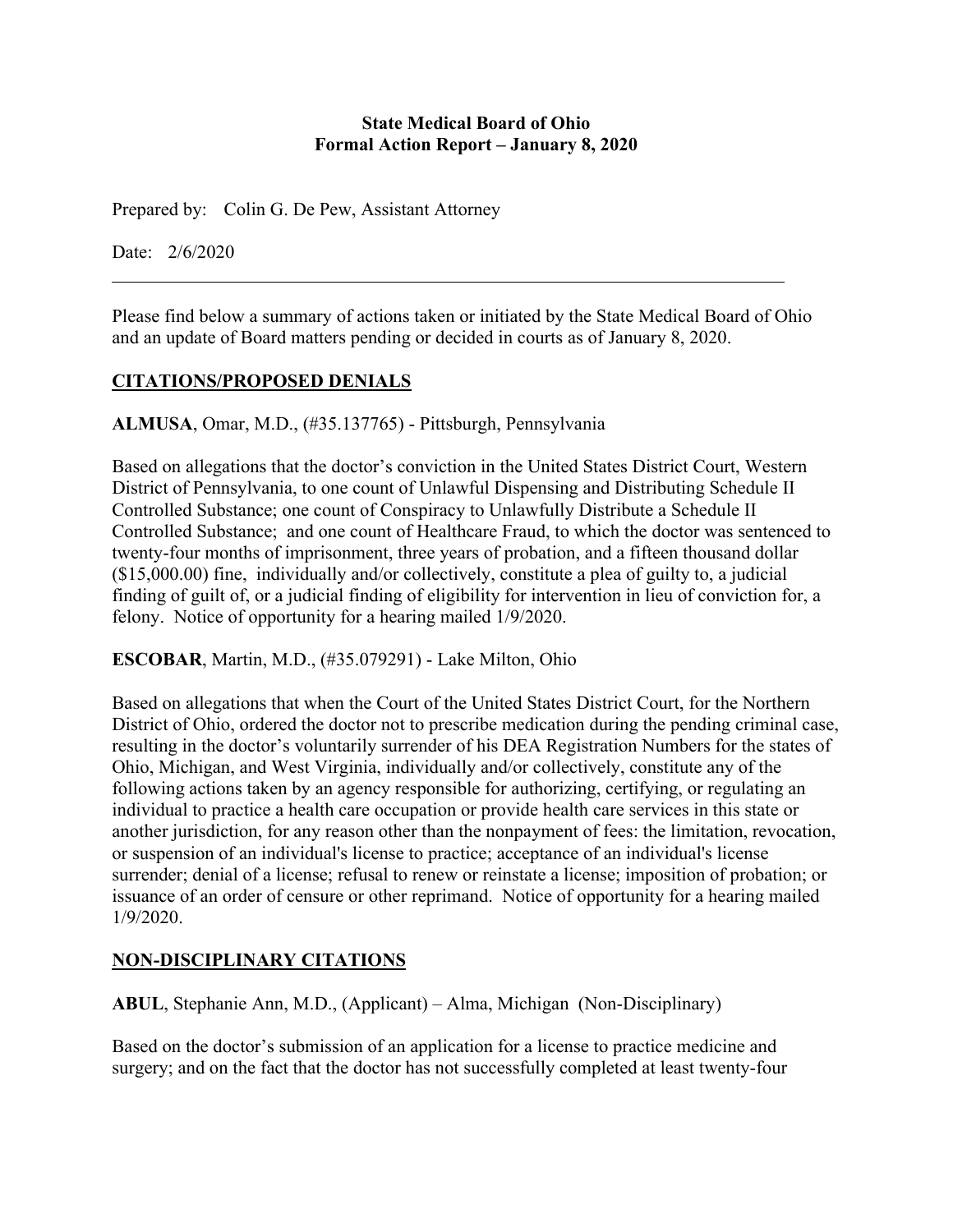months of graduate medical education through the second-year level of graduate medical education or its equivalent as determined by the Board. Notice of opportunity for a hearing mailed 1/9/2020.

**GLINES**, Amy Lynn, M.T., (#33.020348) - North Canton, Ohio (Non-Disciplinary)

Based on the massage therapist's submission of an application for restoration of license to practice massage therapy; and on the fact the massage therapist has not been engaged in the active practice of massage therapy for more than two years. Notice of opportunity for a hearing mailed 1/9/2020.

**KOKOSINSKI**, Jennifer Ann, M.T., (Applicant) – Wellsburg, West Virginia (Non-Disciplinary)

Based on the massage therapist's submission of an application for a license to practice massage therapy; and based on the fact that the applicant has not provided evidence showing completion of a course of instruction that meets course requirements as determined by the rules of the Board. Notice of opportunity for a hearing mailed 1/9/2020.

**VANNORMAN**, Aurora Lee, M.T., (Applicant) – Athens, Ohio (Non-Disciplinary)

Based on the massage therapist's submission of an application for restoration of license to practice massage therapy; and based on the fact that the applicant has not provided evidence showing completion of a course of instruction that meets course requirements as determined by the rules of the Board. Notice of opportunity for a hearing mailed 1/9/2020.

**WEDGE**, Lindsey Danielle, (Limited Permit Dietetics Applicant) – Point Pleasant, West Virginia

Based on the applicant's submission of an application to for a limited permit to practice dietetics; and also based on the applicant having failed the examination given by the Commission on Dietetic Registration on three separate occasions. Notice of opportunity for a hearing mailed 1/9/2020.

# **FINAL ORDERS**

**AHSAN**, Muhammad Kamran, M.D., (#35.083611) - Birmingham, Michigan

License to practice medicine and surgery indefinitely suspended, fined two thousand five hundred (\$2,500.00) dollars, license permanently limited and restricted from prescribing controlled substances, and subject to conditions for reinstatement, and probationary terms, conditions and limitations for at least five years. Based on the finding that two prior actions held against the doctor's license, a November 2019 Final Order by the Michigan Board of Medicine which suspended the doctor's license, and a January 2018 Order of Mandatory Suspension by the Virginia Board of Medicine, individually and/or collectively, constitute any of the following actions taken by an agency responsible for authorizing, certifying, or regulating an individual to practice a health care occupation or provide health care services in this state or another jurisdiction, for any reason other than the nonpayment of fees: the limitation, revocation, or suspension of an individual's license to practice; acceptance of an individual's license surrender;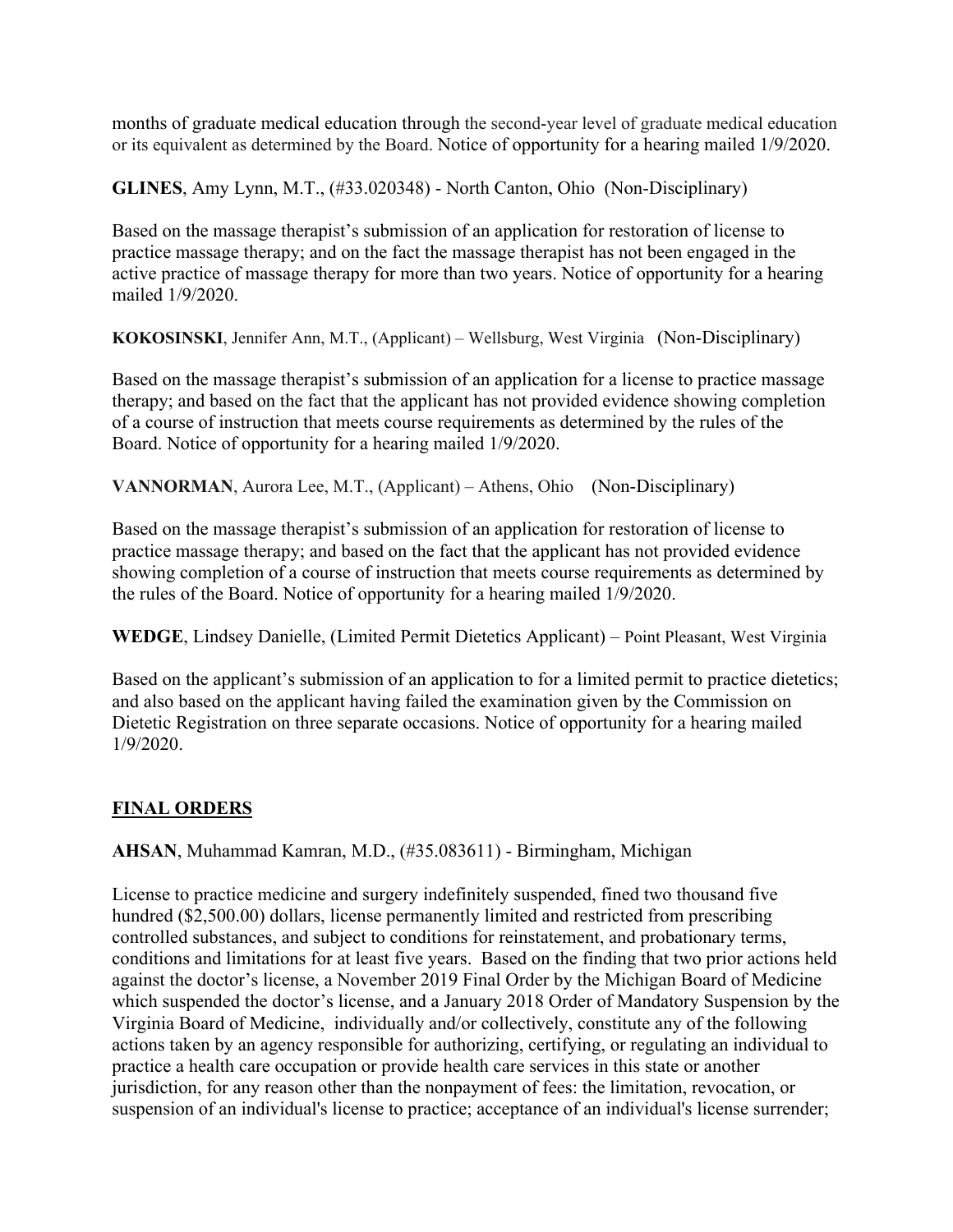denial of a license; refusal to renew or reinstate a license; imposition of probation; or issuance of an order of censure or other reprimand. Order effective 1/22/2020.

### **ASEF**, Atta, D.P.M., (#36.002887) - Willoughby Hills, Ohio

License to practice podiatric medicine and surgery permanently revoked. Based on the finding that with respect to the treatment and care of one specified patient, the doctor inappropriately touched the patient's genital and buttocks area for other than appropriate healthcare purposes; and also based on the finding that the doctor pre-signed blank prescriptions without subsequently verifying the prescriptions were completed in accordance with directions; which individually or collectively, constitute: a departure from, or the failure to conform to, minimal standards of care of similar practitioners under the same or similar circumstances, whether or not actual injury to a patient is established; and violating or attempting to violate, directly or indirectly, or assisting in or abetting the violation of, or conspiring to violate, any provisions of this chapter or any rule promulgated by the board, to wit: the Board's rules prohibiting sexual misconduct; and a departure from, or the failure to conform to, minimal standards of care of similar practitioners under the same or similar circumstances, whether or not actual injury to a patient is established; and the commission of an act in the course of practice that constitutes a misdemeanor in this state, regardless of the jurisdiction in which the act was committed. Order effective 1/22/2020.

**WALDRON**, Cherilynn Marie, RCP (#RCP.10081) - Cortland, Ohio

License to practice as a respiratory care permanently revoked, and fined one thousand (\$1,000.00) dollars. Based on the finding that the respiratory care professional is impaired in her ability to practice according to acceptable and prevailing standards of care because of habitual or excessive use or abuse of drugs, alcohol, or other substances that impair ability to practice; and on the finding that she violated the conditions of limitation placed by the board upon her license in a 1/9/19 Consent Agreement, when she: pled guilty in the Trumbull County Court, Trumbull County Ohio, to one count of Reckless Operation, and one count of Disorderly Conduct; failed to provide quarterly declarations; failed to appear before the Board for her quarterly appearance; failed to submit to random toxicological screens, and to call-in and enter into financial and/or contractual arrangements with Board-approved drug testing facilities; and failed to provide evidence of continuing participation with an alcohol and drug rehabilitation program. Order effective 1/22/2020.

#### **CONSENT AGREEMENTS**

#### **BRAUTIGAM**, Nicholas Charles, M.D., (#35.127322) - Miamisburg, Ohio

License to practice medicine and surgery suspended for a definite period of one hundred eighty (180) days, fined four thousand (\$4,000.00) dollars, and subject to interim probationary requirements. Based on the doctor's admission that when he inappropriately obtained narcotic pain medication for personal use, his acts or omissions individually and/or collectively, constitute the commission of an act that constitutes a felony in this state, regardless of the jurisdiction in which the act was committed, to wit: Deception to Obtain a Dangerous Drug. Agreement effective 1/8/2020.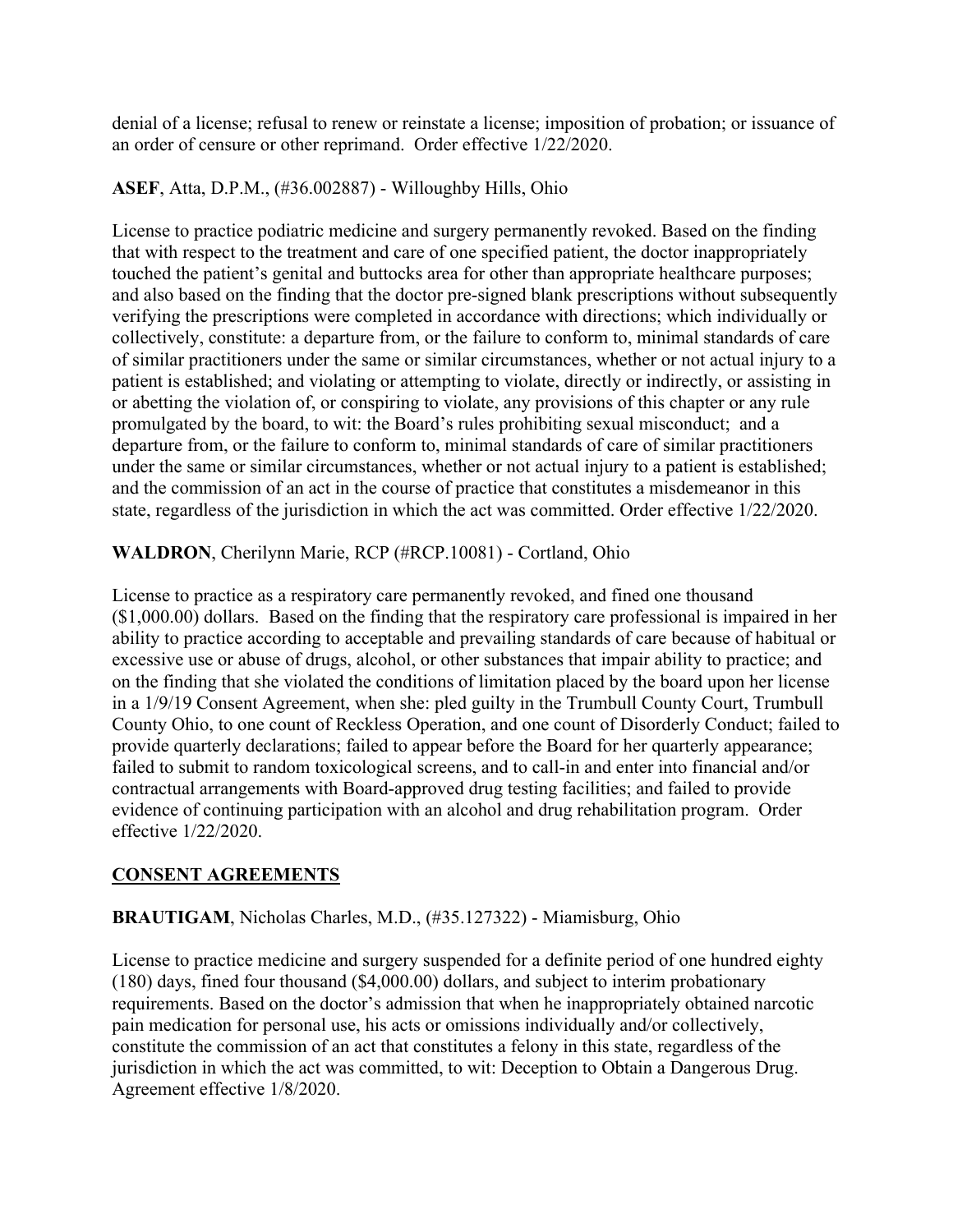### **SMITH**, Randy Michael, D.O., (#34.013221) - Miamisburg, Ohio

License to practice osteopathic medicine and surgery reinstated, and subject to probationary terms, conditions, and limitations for at least two years. Based on the doctor having completed all requirements for reinstatement of license pursuant to the terms of a 4/10/2019 Consent Agreement. Agreement effective 1/8/2020.

#### **VOLUNTARY PERMANENT SURRENDERS, RETIREMENTS, REVOCATIONS, WITHDRAWALS**

**AMES**, Howard S., M.D., (#35.058274) - Kure Beach, North Carolina

Voluntary permanent retirement of license to practice medicine and surgery, authorized by doctor in lieu of further investigation pursuant to Section 4731.22(B)(19), Ohio Revised Code. Agreement effective 1/8/2020.

### **PROBATIONARY REQUESTS AND MODIFICATIONS**

**REED**, Tammy Marie, D.O., (#34.009050) - Bradenton, Florida

Doctor's request for approval of medical record keeping course, granted by vote of the Board 1/8/2020.

**SILK**, Jr., John Berkeley, M.D., (#35.098705) - Troy, Ohio

Doctor's request for approval of doctor to complete return to work assessment, granted by vote of the Board on 1/8/2020.

# **PROBATION TERMINATED**

**BASEDOW**, William K., D.O., (#34.005686) - Ironton, Ohio

Doctor's request for release from the terms of 6/10/15 Board Order, granted by vote of the Board on 1/8/2020. Release effective 1/11/2020.

**BUCZEK**, Marek Antoni, M.D., (#35.082163) - Independence, Ohio

Doctor's request for release from the terms of 6/12/19 Consent Agreement, granted by vote of the Board on 1/8/2020. Release effective immediately.

**KAMALU**, Ifeoma Nnenna, M.D., (#35.131235) - Southfield, Michigan